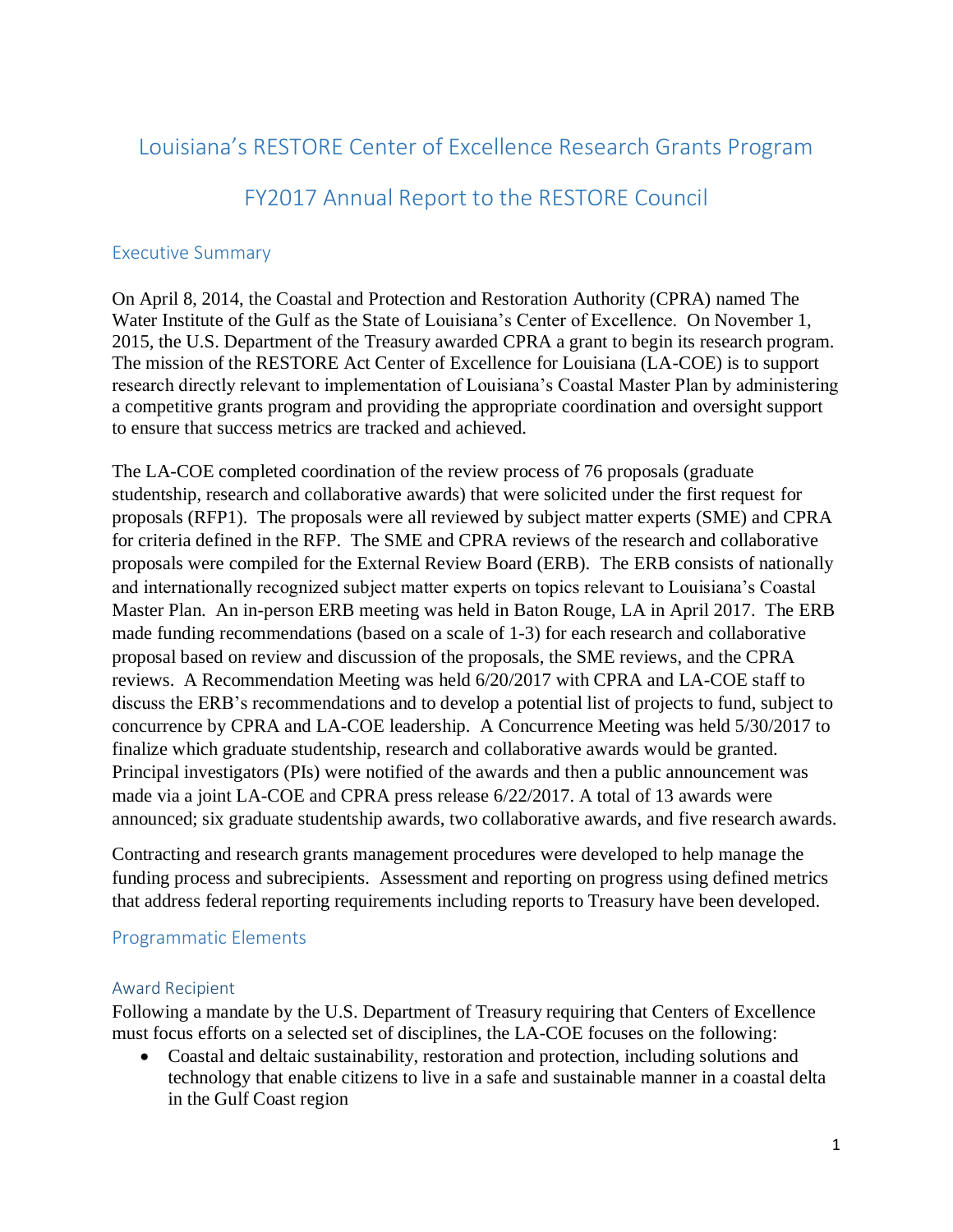- Coastal fisheries and wildlife ecosystem research and monitoring in the Gulf Coast region
- Sustainable and resilient growth, economic, and commercial development in the Gulf Coast region
- Comprehensive observation, monitoring, and mapping of the Gulf of Mexico

The status of performance and annual accomplishments include: Coordinated the review of proposals by subject matter experts, CPRA, and the ERB. CPRA provided review of the relevance of the proposed research to implementation of Louisiana's Coastal Master Plan. Developed summary reviews and, subject to CPRA's concurrence, selected research projects for funding. PIs were notified for selection of funding, and project kick-off webinar with subrecipients was conducted. Subrecipient risk assessments were completed on all selected subrecipients, subawards drafted and sent to research institutions for review and negotiation. The LA-COE was operated according to SOPs, including website, coordination with other Center of Excellence and other outreach. Contracting and research grants management was developed and implemented to help manage subrecipients. Assessment and reporting on progress using defined metrics that address federal reporting requirements including reports to Treasury was conducted.

### Award Subrecipient(s) Selected for Funding

- 1. Louisiana State University
	- Researcher role to help implement the Coastal Master Plan
	- Eligible discipline: Coastal and deltaic sustainability, restoration and protection, including solutions and technology that allow citizens to live in a safe and sustainable manner in a coastal delta in the Gulf Coast
	- Research project undertaken: Integrating High-Fidelity Models with New Remote Sensing Techniques to Predict Storm Impacts on Louisiana Coastal and Deltaic Systems
	- Subawarding is in progress
- 2. Louisiana State University
	- Researcher role to help implement the Coastal Master Plan
	- Eligible discipline: Coastal and deltaic sustainability, restoration and protection, including solutions and technology that allow citizens to live in a safe and sustainable manner in a coastal delta in the Gulf Coast
	- Research project undertaken: Coupling Hydrologic, Tide and Surge Processes to Enhance Flood Risk Assessments for the Louisiana Coastal Master Plan
	- Subawarding is in progress
- 3. University of New Orleans
	- Researcher role to help implement the Coastal Master Plan
	- Eligible discipline: Coastal and deltaic sustainability, restoration and protection, including solutions and technology that allow citizens to live in a safe and sustainable manner in a coastal delta in the Gulf Coast
	- Research project undertaken: An Evaluation of Faulting in Holocene Mississippi River Delta Strata through the Merger of Deep 3-D and 2-D Seismic Data with Near Surface Imaging and Measurements of Vertical Motion at Three Study Areas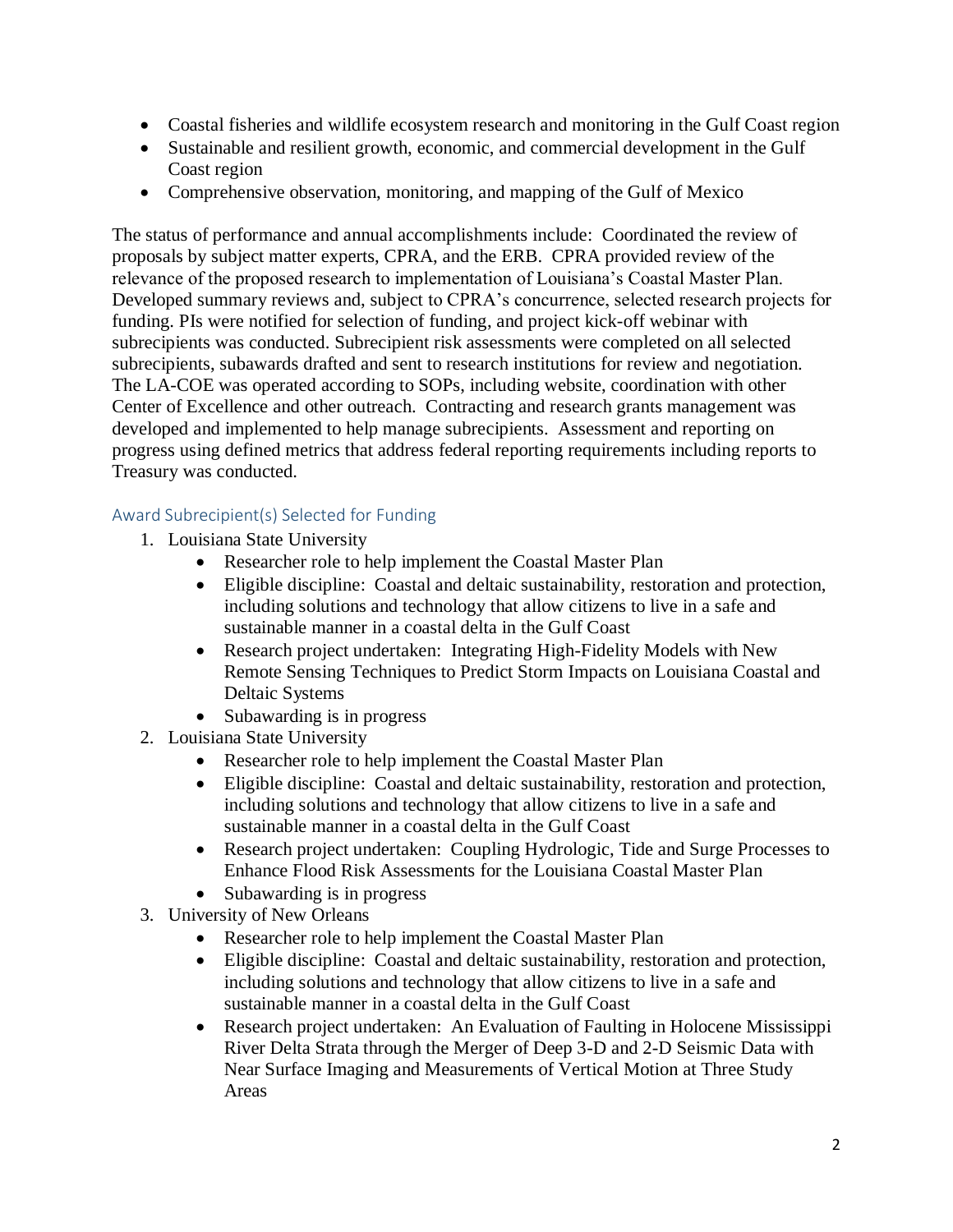- Subawarding is in progress
- 4. University of Louisiana at Lafayette
	- Researcher role to help implement the Coastal Master Plan
	- Eligible discipline: Coastal fisheries and wildlife ecosystem research and monitoring in the Gulf Coast Region
	- Research project undertaken: Assessment of coastal island restoration practices for the creation of brown pelican nesting habitat
	- Subawarding is in progress
- 5. University of New Orleans
	- Researcher role to help implement the Coastal Master Plan
	- Eligible discipline: Sustainable and resilient growth, economic and commercial development in the Gulf Coast Region
	- Research project undertaken: From Adapting in Place to Adaptive Migration: Designing and Facilitating an Equitable Relocation Strategy
	- Subawarding is in progress
- 6. Louisiana State University
	- Researcher role to help implement the Coastal Master Plan
	- Eligible discipline: Coastal and deltaic sustainability, restoration and protection, including solutions and technology that allow citizens to live in a safe and sustainable manner in a coastal delta in the Gulf Coast
	- Research project undertaken: Enhancing Sediment Retention Rates of Receiving Basins of Louisiana Sediment Diversions
	- Subawarding is in progress
- 7. Louisiana State University
	- Researcher role to help implement the Coastal Master Plan
	- Eligible discipline: Coastal and deltaic sustainability, restoration and protection, including solutions and technology that allow citizens to live in a safe and sustainable manner in a coastal delta in the Gulf Coast
	- Research project undertaken: Plant and Soil Response to the Interactive Effects of Nutrient and Sediment Availability: Enhancing Predictive Capabilities for the Use of Sediment Diversions and Dredge Sediment for Marsh Creation
	- Subawarding is in progress
- 8. Louisiana Tech University
	- Researcher role to help implement the Coastal Master Plan
	- Eligible discipline: Coastal and deltaic sustainability, restoration and protection, including solutions and technology that allow citizens to live in a safe and sustainable manner in a coastal delta in the Gulf Coast & Comprehensive observation, monitoring, and mapping of the Gulf of Mexico
	- Research project undertaken: Electrokinetic barrier for seawater intrusion
	- Subawarding is in progress
- 9. Louisiana State University
	- Researcher role to help implement the Coastal Master Plan
	- Eligible discipline: Coastal and deltaic sustainability, restoration and protection, including solutions and technology that allow citizens to live in a safe and sustainable manner in a coastal delta in the Gulf Coast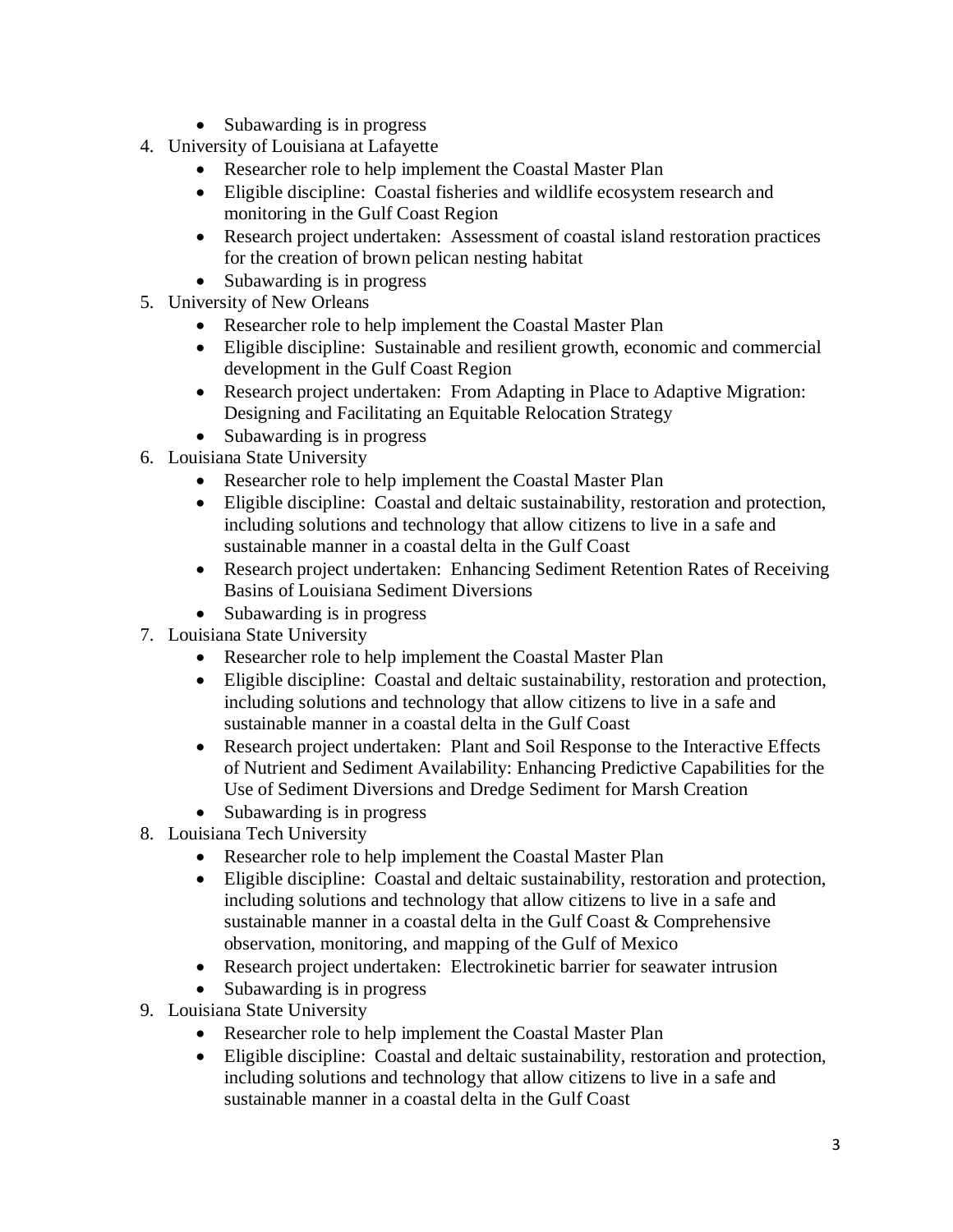- Research project undertaken: Multiple Tools for Determining the Fate of Nitrate
- Subawarding is in progress
- 10. Louisiana State University
	- Researcher role to help implement the Coastal Master Plan
	- Eligible discipline: Coastal and deltaic sustainability, restoration and protection, including solutions and technology that allow citizens to live in a safe and sustainable manner in a coastal delta in the Gulf Coast.
	- Research project undertaken: Project Louisiana Rivers' Sediment Flux to the Coastal Ocean
	- Subawarding is in progress
- 11. University of Louisiana at Lafayette
	- Researcher role to help implement the Coastal Master Plan
	- Eligible discipline: Coastal and deltaic sustainability, restoration and protection, including solutions and technology that allow citizens to live in a safe and sustainable manner in a coastal delta in the Gulf Coast & Comprehensive observation, monitoring, and mapping of the Gulf of Mexico
	- Research project undertaken: Evaluation of Radar-Based Precipitation Datasets
	- Subawarding is in progress
- 12. Louisiana State University
	- Researcher role to help implement the Coastal Master Plan
	- Eligible discipline: Coastal and deltaic sustainability, restoration and protection, including solutions and technology that allow citizens to live in a safe and sustainable manner in a coastal delta in the Gulf Coast
	- Research project undertaken: Constructing Mississippi River Delta Plain soil stratigraphy
	- Subawarding is in progress
- 13. Louisiana State University
	- Researcher role to help implement the Coastal Master Plan
	- Eligible discipline: Coastal and deltaic sustainability, restoration and protection, including solutions and technology that allow citizens to live in a safe and sustainable manner in a coastal delta in the Gulf Coast
	- Research project undertaken: Determining the Influence of Surface Water Diversions
	- Subawarding is in progress

### Financial Elements

#### Award Recipient

The RESTORE Act Center of Excellence Research Grant Program amended award to the Louisiana Coastal Protection and Restoration Authority (CPRA) issued 05/25/2017 is funded for \$4,202,509.00. A Cooperative Endeavor Agreement dated 6/9/2017 has been executed by CPRA with the Water Institute of the Gulf (The Water Institute) to administer the award with a current contract value of \$4,036,238. Invoices from The Water Institute through 9/30/2017 total \$416,314.92. CPRA expenditures to date total \$64,869. Research subawards totaling